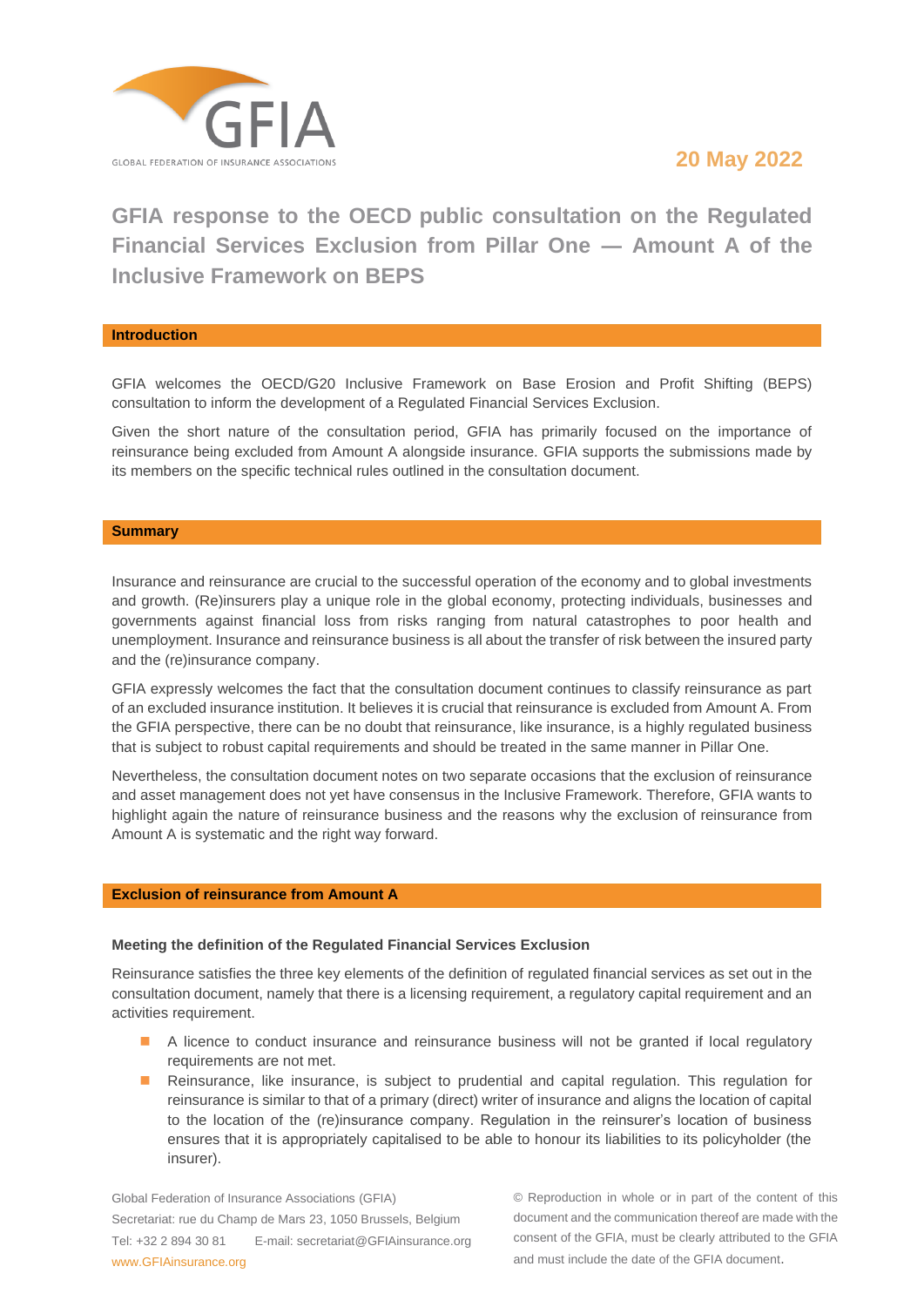

Reinsurance is insurance for insurers. Reinsurers contract with the primary insurer to reimburse future claims that the primary insurer may have against the payment of a premium today. The relationship is linked to the primary insurer's commitments and the occurrence of an insured event.

# **Insurance business model and value chain**

Reinsurance and retrocession are inextricably linked to the underlying insurance contract between the insurer and the customer. Without the underlying contract with the customer, there would be no need for reinsurance or retrocession. Reinsurance ― whether of the primary contract or the reinsurance contract ― plays a key role in the insurance industry value chain.

Reinsurance is simply insurance for insurers; in the same way consumers buy insurance to lay off their exposures to risk, insurers buy reinsurance. Reinsurance is a business-driven, commercial transaction that is both functionally and economically integrated with the writing of primary insurance. Reinsurance is a necessity from a business perspective, since it provides risk diversification and thus reduces the required capital of the primary insurer. The law of large numbers means that an insurer's risks must be aggregated and pooled, but the concentration of risk in a single jurisdiction will overwhelm the economic capacity of any single company, or even economy, to manage that risk.

## **Risk and capital management**

For (re)insurers, risk and capital cannot be separated; there can be no assumption of risk without the provision of appropriate capital in a (re)insurance context. As noted above, the regulatory capital rules to which (re)insurers are subject are designed to ensure that the company bearing the risk of the loss has the capital available to meet such losses. Insurance and reinsurance company business models therefore focus on the assumption and management of risk. At all levels — primary, reinsurance and retrocession companies manage the level of risk they retain through diversification either through writing uncorrelated business or via reinsurance. They will often use reinsurance or retrocession to reduce the risk that they assume in a specific business line or geographic territory. Reinsurance and retrocession are integral components of an insurance company's business model, providing it with the ability to manage risk (and capital) before a decision is made to write the primary business. It is artificial to try to separate insurance and reinsurance in the context of Pillar One, when the management of risk and capital at all levels is interdependent.

## **Volatile income streams and losses**

Reinsurance is about pooling risks on large scales across geographies to mitigate possible losses. Despite sophisticated risk-management techniques, reinsurance income streams are volatile in the same way as insurance income streams and can result in substantial losses in any specific period given the exposure to infrequent and catastrophic events.

Including reinsurance in the scope of Amount A could lead to adverse results by allocating taxing rights to jurisdictions where the reinsurer incurs losses, based on profits generated elsewhere through the built-in diversification process of pooling risks.

How would Pillar One deal with these losses for reinsurers, which may not be recouped for many years? Would losses be allocated to market locations in the same way as residual profits? Would losses be carried forward to future periods and for how long? A short loss carry-forward window would not work for reinsurance and could lead to double taxation. It is also not clear how regulators could get comfortable with a company being allocated such losses.

In addition, due to the volatile nature of the insurance industry, profitability varies over time, which means companies will move in and out of the 10% margin threshold and simple rules to deal with this are unlikely to be effective.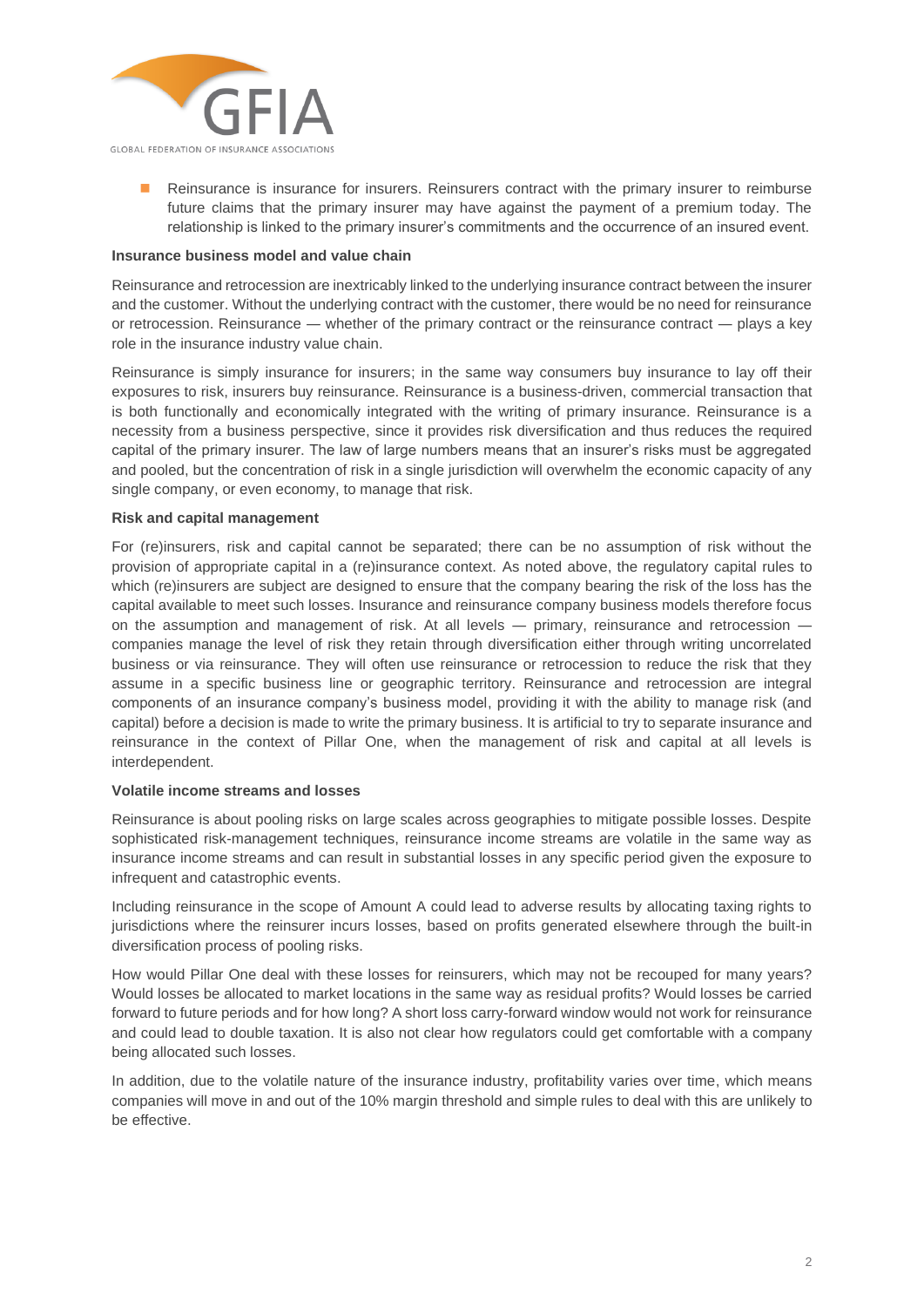

# **Characteristics of insurance/reinsurance that make Pillar One hard to apply**

The income statement of an insurance group looks very different to a standard trading company and there are accounting changes under International Financial Reporting Standard (IFRS) 17 from the beginning of 2023 that will make the difference even greater in the future. (Re)insurance contracts are often long-term in nature and ascertaining a (re)insurer's profit or loss on an annual basis depends crucially on the evaluation of reserves for future claims payments. Although a (re)insurer knows with some certainty the premium income that it has received for a year, it will usually not know the costs of earning that premium income for many years to come. The Pillar One Blueprint of October 2020 notes these factors as follows (see paragraph 133):

"Insurers measure income and costs differently than other industries so traditional profit measurements might inaccurately result in excess profits that do not in reality exist. Most industries incur costs such as labour, raw materials, etc. at an early stage in the business cycle, with the corresponding revenues generated later in the process. The opposite is true of insurance: insurers collect premiums upfront but incur unpredictable costs later ― sometimes much later ― when they pay claims. The effect of these types of losses on the insurance industry is unique. The insurance industry's role is to assume risk over many years, with an uncertain realisation and timing of the insured event. This exposes the industry to volatile profits and losses. Premium rates change over the cycle depending on the availability of capital. During a soft market (when capital is plentiful), competition reduces premium rates. But as the market hardens (when capital becomes scarce, typically after a major catastrophe), premiums rise. This creates a multi-year business cycle unique to the insurance industry. Current-year profits are often based on insurance reserve estimates that reflect losses that may (or may not) occur and are based on complex actuarial modelling techniques. The ebb and flow of the insurance cycle makes the determination of normal returns for the industry difficult."

This unique multi-year business cycle is equally applicable to reinsurance and retrocession, so how would normal returns be determined under Pillar One for reinsurance?

# **Decoupling reinsurance from insurance**

There are many reasons why decoupling insurance from reinsurance is very difficult and totally artificial. Most large insurance groups will provide multiple classes of insurance via business to consumers and/or business to business. Most large multinational insurance groups will write both insurance and reinsurance and it would take a detailed accounting exercise to separate them. This will be further complicated by the accounting changes under IFRS 17 referenced above.

Finding a suitable allocation key for any reallocation that is fair would be very difficult in practice, as it would mean unpicking the effects of risk diversification, which is one of the drivers of profits. Using an arbitrary allocation such as reinsurance premiums by country would be unfair.

## **Further interaction between insurance and reinsurance**

Another complicating issue related to reinsurance is that the ceding company will pay premiums to the reinsurance company, while the reinsurer pays a ceding commission to the ceding company. How would this be dealt with in Amount A?

This ceding commission paid by the reinsurer to the cedant is already subject to tax in the cedant country's territory. This ceding commission includes:

- In almost all cases, an over-rider that is a percentage of premiums and is paid irrespective of the profits on the contract. (It is even due where the contract is loss-making).
- In some cases, it also includes a profit commission that returns to the cedant a share of the reinsurer's profits on the contract, which is again taxed in the cedant company's jurisdiction.

There is therefore already an industry standard to allocate a taxable share of the reinsurer's return to the country in which the policyholder bought the direct insurance policy.

Finally, insurance groups may reinsure a material amount of business to wholly owned domestic reinsurance companies for capital and regulatory reasons. Reinsurance can also take place between unrelated reinsurers